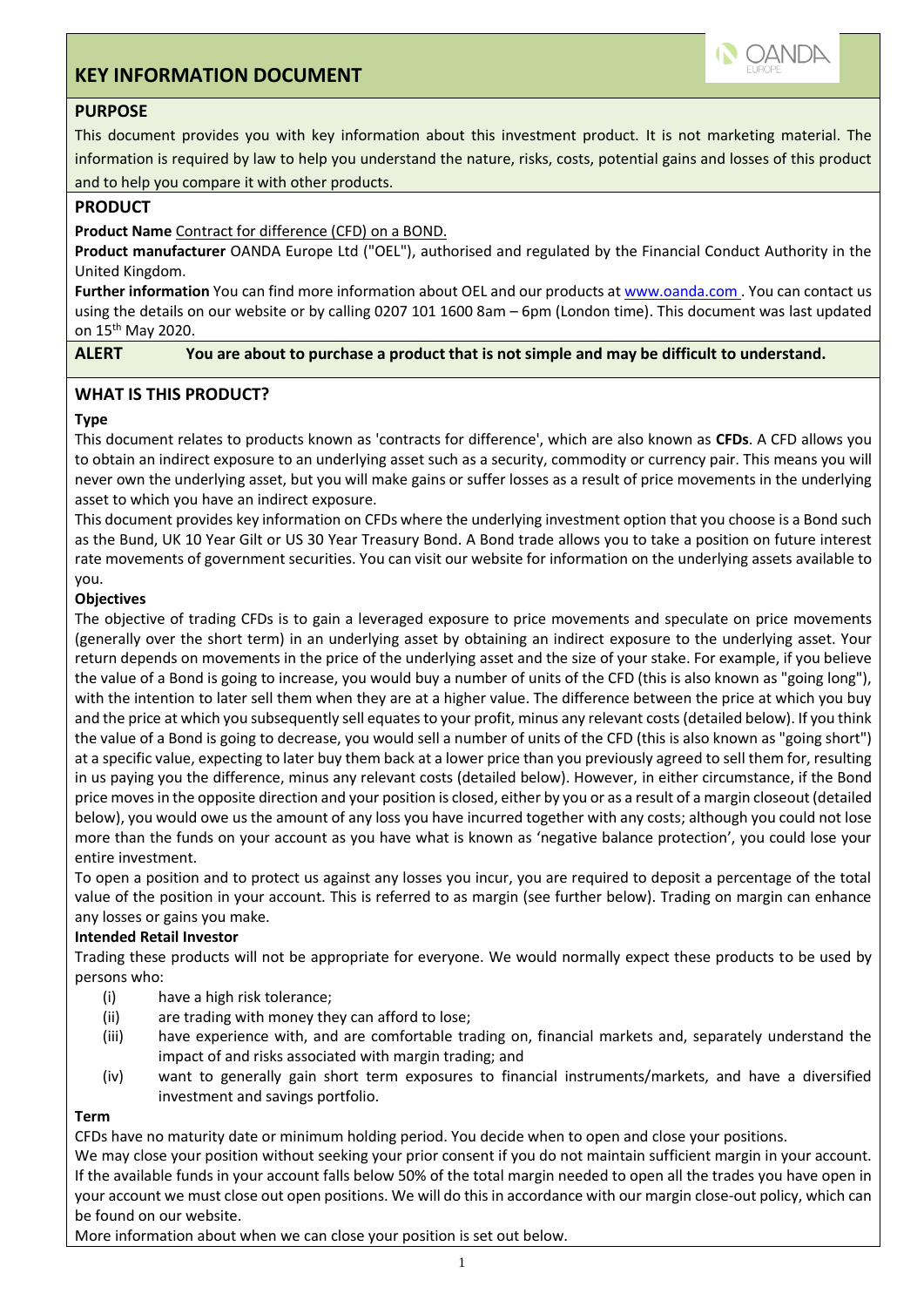## **WHAT ARE THE RISKS AND WHAT COULD I GET IN RETURN?**

#### **Risk Indicator**



The summary risk indicator is a guide to the level of risk associated with this product compared to other products. It shows how likely it is that the product will lose money because of movements in the markets or because we are not able to pay you. We have classified these products as 7 out of 7, which is the highest risk class. This is because there is a very high chance that you could lose your entire investment.

CFDs are complex instruments and come with a high risk of losing money rapidly due to leverage. Figures published by the Financial Conduct Authority show that approximately 82% of retail clients trading CFDs with firms regulated by the FCA lose money. Details of the percentage of retail investors who have lost money with us over the preceding 12 months can be found at [www.oanda.com](http://www.oanda.com/) . You should consider whether you understand how CFDs work and whether you can afford to take the high risk of losing your money.

**BE AWARE OF CURRENCY EXCHANGE RISK. If your account is denominated in a different currency to the quoting currency, your final return will depend on our exchange rate between these two currencies. This risk is not considered in the indicator shown above or in the Performance Scenario below.**

**You can lose your entire investment, including all cash deposited in your CFD trading account, together with any unrealised net profits from other open positions you may have on your account.** Losses can materialise quickly due to the use of margin (see further below).

CFD trading requires you to maintain a certain level of funds in your account to keep your positions open. This is called margin requirement. You will be able to open a position by depositing only a small percentage of the notional value of the position, creating a leveraged position. Leverage can significantly magnify your gains and losses. If the funds in your account are no longer sufficient to keep your position open, you will be required to make up this shortfall. This is known as a margin call. If you do not meet your margin call, once available funds in your account falls below 50% of the total margin needed to open all the trades that you have open in your account we must close out open positions. We may close your position (immediately and without notice) and you will realise any losses. You could, therefore, lose your entire investment.

You can visit our website for further information.

Our CFDs are not listed on any exchange, and the prices and other conditions are set by us in accordance with our Order Execution Policy. Positions can only be closed with us, and are not transferable to any other provider. If you have multiple positions with us, your risk is cumulative and not limited to one position.

The tax regime of the country in which you are domiciled may impact your return.

This product does not include any protection from future market performance so you could lose some or all of your investment. If we are not able to pay you what is owed, you could lose your entire investment. However, you may benefit from a consumer protection scheme (see the section 'What happens if OEL is unable to pay out'). The indicator shown above does not consider this protection.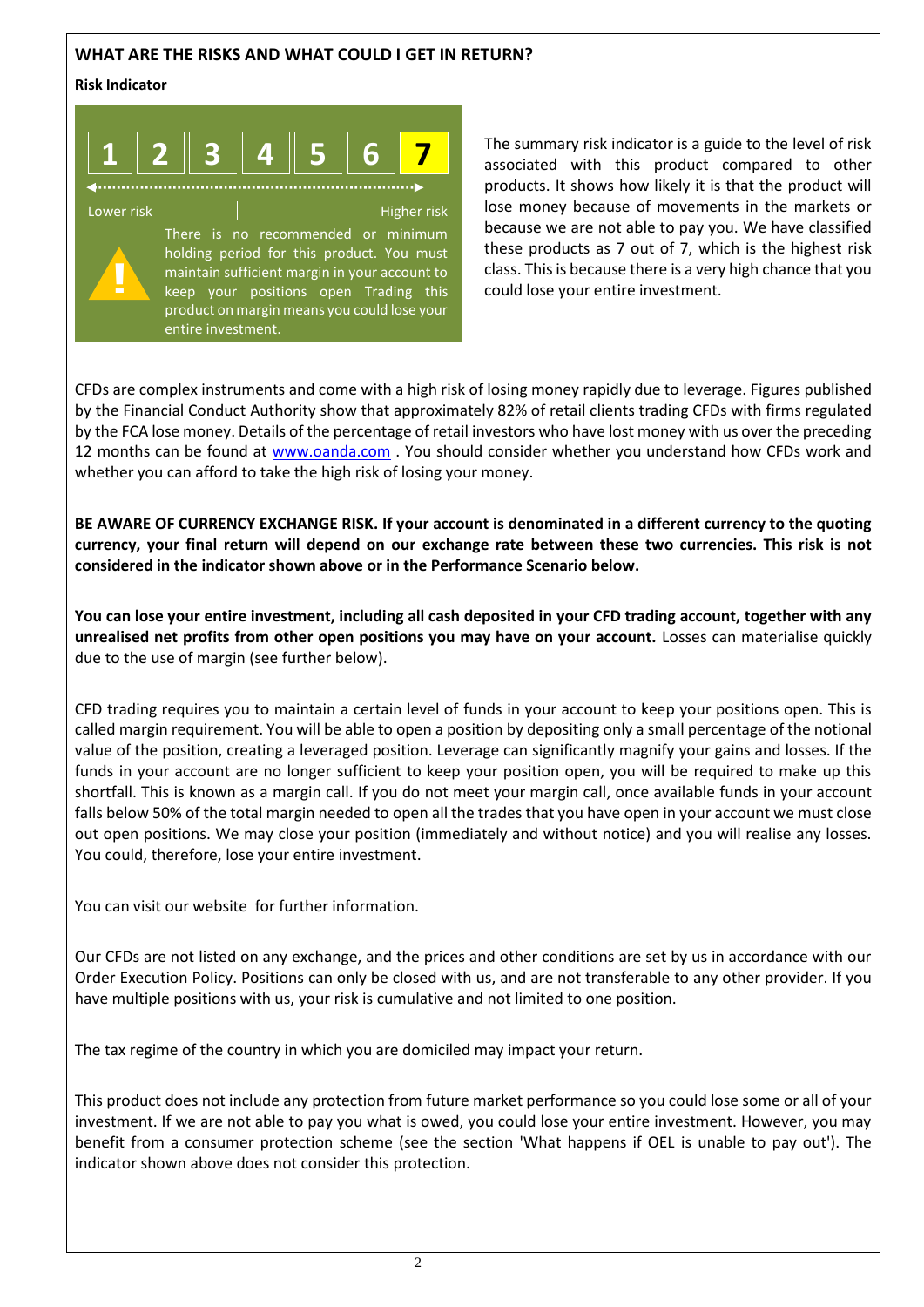## **Performance Scenarios**

This key information document is not specific to a particular product. It applies to a CFD on any Bond. However, each CFD you enter into with us is specific to you and your choices. You will be responsible for choosing the underlying Bond (subject to availability on our platform); when you open and close your position; the size of your position and your margin (subject to leverage limits for the CFD); and whether to use any of the risk mitigation features that we offer (such as stop loss orders). This performance scenario is based on an account with only one open position, however, each of your positions will also be impacted by any other open position you have with us. These underlying options offered for each CFD will have a material impact on the risk and return of your investment.

The example below shows the money you could lose or get back under different scenarios if you were to opt to trade the US 30 Year Treasury Bond CFD.

The scenarios exclude the impact of financing costs (see below), but do include an illustration on the impact of dynamic spreads, and thereby includes all the costs of the trade, except financing costs. The scenarios also assume that funds on the account match the margin needed in order to open the trade. The figures do not take into account your personal tax situation, which may also affect how much you get back. These performance scenarios assume that you only have one position open, and do not take into account the negative or positive cumulative balance you may have if you have multiple open positions.

The stress and unfavourable scenarios below show what you might lose in adverse market circumstances, and none of the scenarios take into account the situation where we are not able to pay you. The scenarios shown illustrate how your investment could perform. You can compare them with the scenarios of other products. The scenarios presented are an estimate of future performance and are not exact indicators. What you get will vary depending on how the market performs and how long you keep the investment.

Small price movements can rapidly lead to losses, and in one scenario you would need to deposit additional funds in order to avoid margin closeout when the unrealised loss on your trade exceeds 50% of the margin needed to place the trade. However when there is rapid adverse market movement it may not be possible to close out your position with only the loss of 50% of the margin needed to open the trade, you could lose all of the available funds on your account, ie: your entire investment, (any cash deposited in your account and any unrealised net profits from all other open positions).

| Trade                        | <b>Account</b><br><b>Denomination</b> | <b>Trade</b><br><b>Size</b> | Pip<br><b>Size</b> | <b>Typical</b><br><b>Spread</b> | Leverage | <b>Opening</b><br><b>Price</b> | <b>Margin needed</b><br>to open trade | Close out when <<br>50% open margin<br>held on account |
|------------------------------|---------------------------------------|-----------------------------|--------------------|---------------------------------|----------|--------------------------------|---------------------------------------|--------------------------------------------------------|
| <b>USB30Y/</b><br><b>USD</b> | <b>USD</b>                            | 1,000                       | 0.01               | 4.1                             | 5:1      | 138.171                        | 27,634.20                             | 13,817.10                                              |

| <b>STRESS</b>        |                                                | <b>MODERATE</b><br><b>UNFAVOURABLE</b>   |                |                                                    | <b>FAVOURABLE</b>                                     |          |
|----------------------|------------------------------------------------|------------------------------------------|----------------|----------------------------------------------------|-------------------------------------------------------|----------|
|                      | <b>Long Position</b><br><b>Margin Closeout</b> | <b>Long Position</b><br>No price<br>move |                | <b>Sell Position</b><br><b>Adverse Market Move</b> | <b>Sell Position</b><br><b>Beneficial Market Move</b> |          |
| <b>Closing Price</b> | <b>Loss</b>                                    | <b>Loss</b>                              | Close at price | Loss                                               | Close at price                                        | Gain     |
| 124.353              | 13,818.00                                      | 41.00                                    | 145.07955      | 6,908.55                                           | 131.26245                                             | 6,908.55 |

## **WHAT HAPPENS IF OEL IS UNABLE TO PAY OUT?**

If OEL is unable to meet its financial obligations to you, this could cause you to lose the value of any CFDs you have with OEL. OEL segregates your funds from its own money in accordance with the UK FCA's Client Asset rules. Should segregation fail, your investment is covered by the UK's Financial Services Compensation Scheme (FSCS) which covers eligible investments up to £50,000 per person, per firm. See [www.fscs.org.uk.](http://www.fscs.org.uk/)